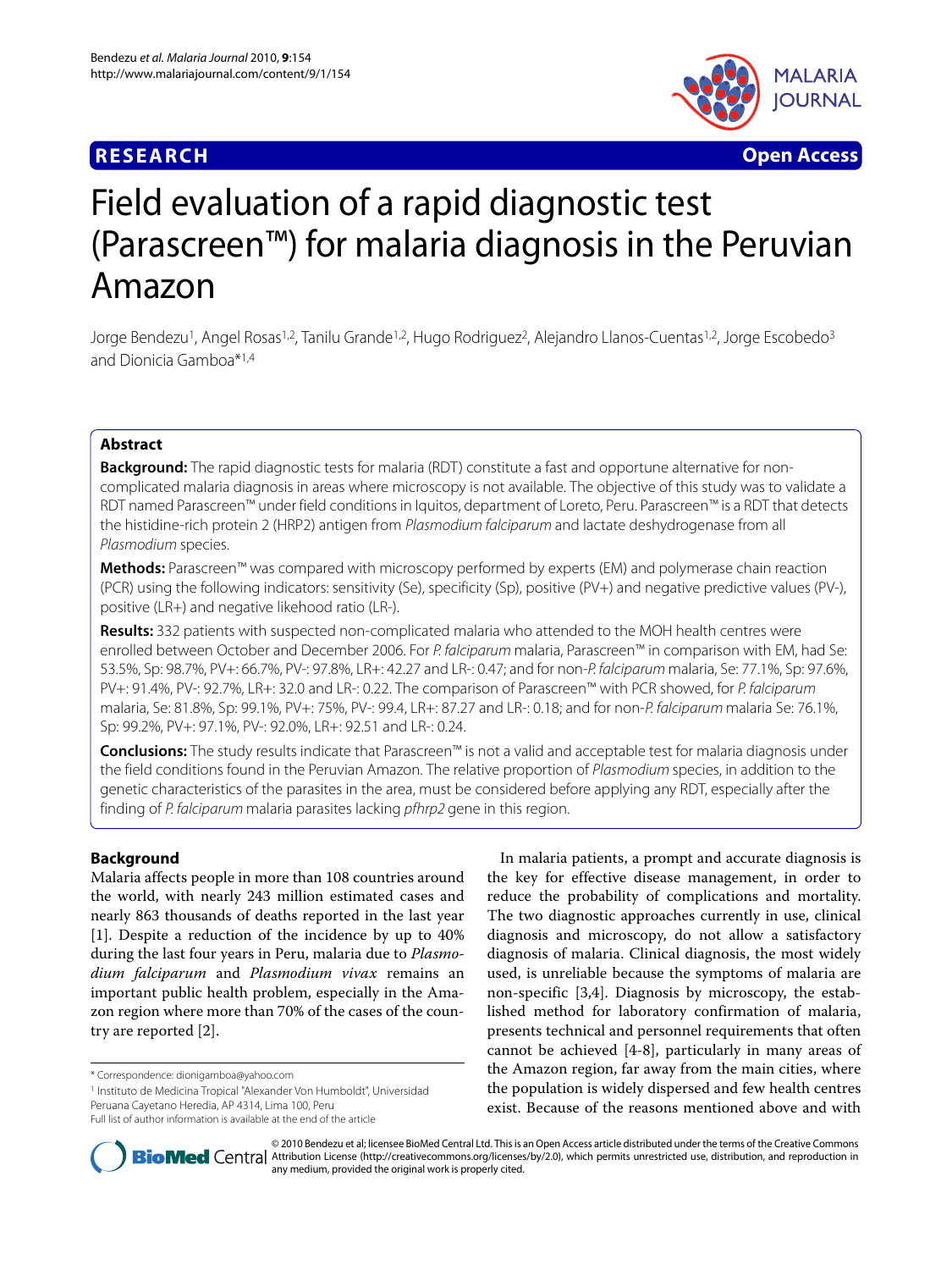the appearance of severe vivax malaria cases in different countries around the world in the last years [\[9](#page-4-5)], it is imperative to have a rapid and appropriate diagnosis method for malaria in Peru.

Rapid diagnostic tests for malaria (RDT) offer a good alternative with the advantage that it is an easy and rapid method, which requires minimum training [[6](#page-4-6),[7,](#page-4-7)[10-](#page-5-0)[12](#page-5-1)]. The evaluation of different RDTs in many places in the last decade has demonstrated high sensitivity and specificity, compared with expert microscopy diagnosis as gold standard [[3,](#page-4-2)[6,](#page-4-6)[8,](#page-4-4)[10,](#page-5-0)[11](#page-5-2)[,13](#page-5-3)-[15](#page-5-4)]. However, it was also observed that the same RDT used in different places showed different results, which is probably related to different conditions found in these places (temperature, humidity, characteristics of the malaria parasites, etc.). This is one of the reasons why initiatives like the WHO/ TDR/FIND malaria RDT product testing programme, evaluating different RDTs under standardized conditions; could guide the malaria programmes in different countries to select the best RDT for a specific region [[16](#page-5-5)].

Furthermore, the recent finding of *P. falciparum* field isolates lacking expression of the *pfhrp2* gene in the Peruvian Amazon region should also be taken into account to choose the proper RDT for this region [\[17](#page-5-6)].

For more sensitive malaria detection, several polymerase chain reaction (PCR) assays have also been developed, and are mainly used in epidemiological studies [\[18](#page-5-7)]. The major advantage of this approach is the capability to detect malaria parasites in patients with low levels of parasitaemia, (five or less parasites per μL of blood), including sub-patent malaria infections, which can be detected with 100% of sensitivity and specificity. However, the difficulty in acquiring and maintaining the required technical skills is the main disadvantage of this technique [[7,](#page-4-7)[8](#page-4-4)[,14\]](#page-5-8).

Parascreen™ is a RDT that has been assessed in different studies in Asian and African countries [\[19](#page-5-9)-[21\]](#page-5-10), where the test performed well under field conditions. In the present study Parascreen™ was evaluated in different communities around Iquitos, department of Loreto, Peru, and compared its performance with expert microscopy and PCR.

# **Methods**

#### **Study design and specimens**

Patients with history of fever with or without chills, sweating and headache (clinical symptoms suspicious of malaria), and with no history of anti-malarial treatment during the last two weeks, were enrolled through a passive malaria case detection in six health facilities around Iquitos (Department of Loreto) in the Peruvian Amazon, between October and December 2006. The minimum required sample size for this study was determined to be 96 confirmed malaria cases and 96 non-malaria cases,

assuming a sensitivity and specificity at 90% with a precision of 6%, at a 95% confidence interval.

Blood samples for thick and thin blood films, for the Parascreen™ test and for PCR (collected on filter paper, 3 MM), were collected by finger-prick. Diagnosis procedures, including microscopy, Parascreen™ and PCR, were carried out by different staff blinded to each other result.

### **Expert microscopy**

This procedure was carried out in the six health centres, located in rural areas, using standard protocols according to the Peruvian national guidelines [\[22](#page-5-11)]. Thick smears prepared with a finger-prick sample were stained with 10% Giemsa and examined using a microscope with a 100  $\times$  oil immersion objective. The parasite density was expressed as the number of parasites/μl of blood, by using an average number of leucocytes per microlitre of blood of 6,000 (according to the Peruvian national guidelines) for the calculations (number of counted parasites, multiplied by 6,000, divided by the number of counted leucocytes, by counting a total of ≥200 and ≥500 leucocytes if the number of parasites per microscope field is > 10 and < 10, respectively) [[22](#page-5-11)]. The results were recorded together with clinical and epidemiological data from each patient. For the quality control, 10% of the slides were examined by a second expert microscopist at the reference laboratory (Centro de Salud San Juan) in Iquitos.

### **Parascreen™**

Parascreen™(Zephyr Biomedical Systems, lot: 101051) is a RDT that detects the histidine-rich protein 2 antigen of *P. falciparum* and the lactate deshydrogenase of *Plasmodium*. The reactive strip has three different detection lines: a distal line with non-specific antibodies that recognize HRP-2 *P. falciparum*; a middle line with specific antibodies that recognize the lactate deshydrogenase enzyme of the "pan malaria group" (*P. falciparum* and non *-P. falciparum*), and a proximal line with antibodies that capture the excess of conjugate and therefore function as an assay control.

The RDT was performed and results were interpreted according to the manufacturer's instructions [\[23\]](#page-5-12). Briefly, only one pink-purple line in the proximal area (control line) means negative for malaria; one pink-purple line in the middle area, in addition to the control line, means non-*P. falciparum* infection; one pink-purple line, in addition to the previous two bands, means *P. falciparum* infection. When the control line did not appear or the interpretation was doubtful, the test was repeated.

#### **PCR procedures**

The parasite DNA was extracted from the filter paper using the Chelex - 100 method (Bio-Rad Laboratories, Hercules, CA). Filter paper blood spots prepared with approximately 20 μL of blood were cut into pieces of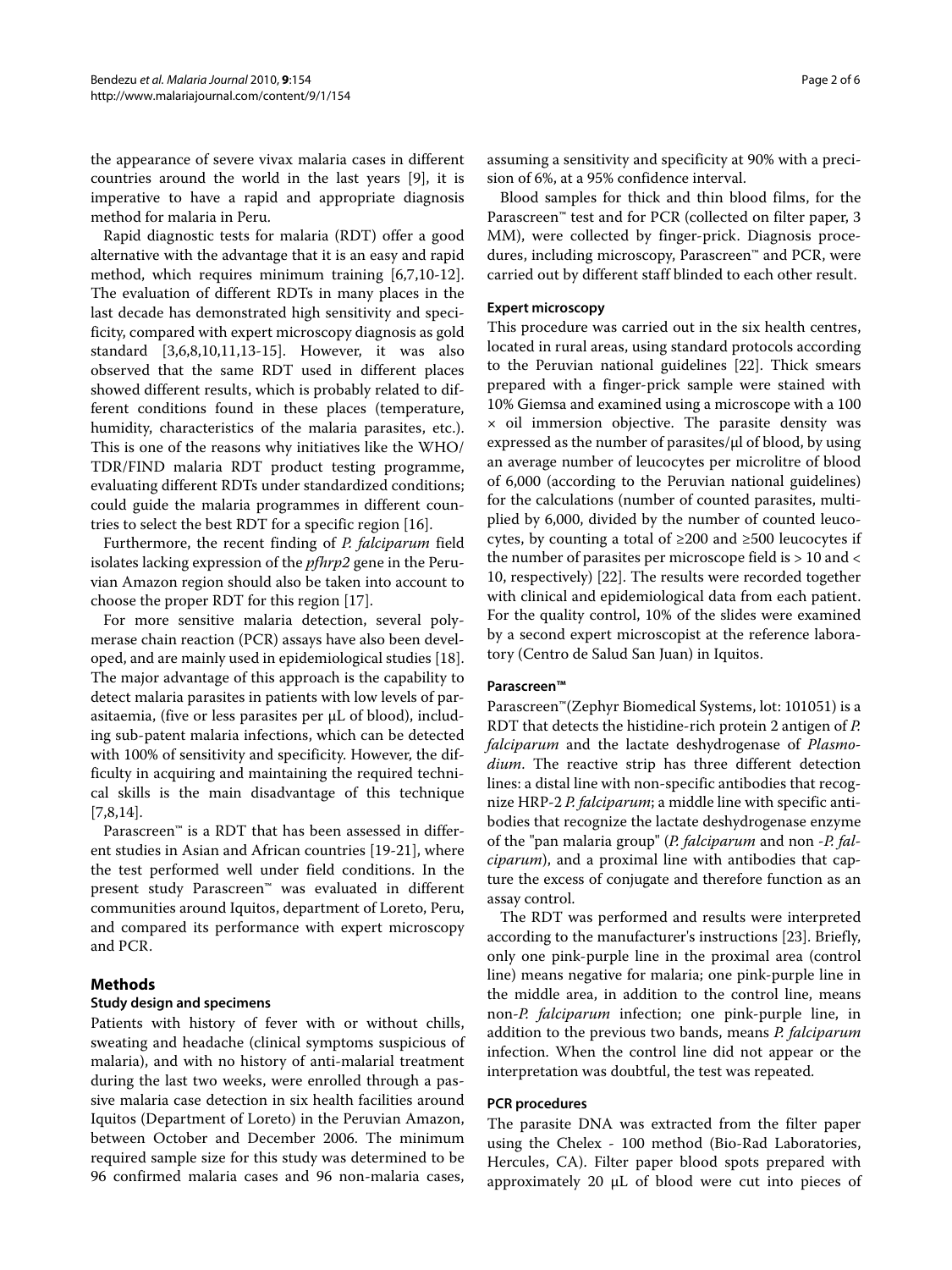approximately 5 mm2, and incubated with 20 μL of 0.05% saponin (Sigma™) at room temperature for four hours. Then 10 μL of 20% Chelex - 100 solution was added, and the sample was incubated for 10 minutes at 95°C, followed by a centrifugation at 11,000 g. The supernatant (DNA) was transferred into a new tube and stored at - 20°C until use. The DNA was amplified by a semi-nested multiplex PCR method, as described by Rubio *et al* [\[24](#page-5-13)], The PCR products were analyzed in a 2% agarose gel (analytic grade, Promega™) with a 100 pb DNA marker (Promega™), using ethidium bromide staining (0.5 μg/ml) and a data image Analyzer with UV trans-illuminator (Gel Doc option, BioRad™).

# **Data analysis**

All quantitative data were encoded in a data sheet and processed using SPSS 12.0 for Windows and XLSTAT 2007. A  $2 \times 2$  table was created to analyze association values between the three diagnosis methods. The following indicators for Parascreen™ RDT detection were calculated, using either PCR or expert microscopy (EM) as the gold standard: (95% CI): sensitivity (Se), specificity (Sp), positive (PV+) and negative predictive values (PV-), positive (LR+) and negative likehood ratio (LR-). All non-*P falciparum* infections were confirmed to be *P. vivax* by microscopy and PCR (no detection of *P. malariae* and *P. ovale*).

### **Ethical considerations**

This study was approved by the Ethics Review Board of the Universidad Peruana Cayetano Heredia, Lima, Peru (Code SIDISI: 051675). Before any sample was taken, the participants signed an informed consent.

#### **Results**

A total of 332 symptomatic malaria patients were included in this study. The mean age was  $32 \pm 16$  years. The results of EM, PCR and Parascreen™ are shown in Table 1. With EM, there were 234 negative and 98 positive slides, 83 *P. vivax* infections with parasite density between 24 to 17,385 parasites/μl  $(2,662,323 \pm 3,083.7)$ and 15 *P. falciparum* infections with parasite density between 36 to 36,457 parasites/μl  $(4,622.8 \pm 8,920)$ . With PCR, there were 232 negative and 100 positive samples, 88 *P. vivax*, 11 *P. falciparum* and one mixed infection (*P. falciparum* and *P. vivax*). With Parascreen™, there were 250 negative and 82 positive samples, 70 *P. vivax* infections and 12 *P. falciparum*.

EM was first compared to PCR as gold standard, showing the following indicators: for detection of *P. falciparum* malaria, Se: 90.9% and Sp: 96.8%; and for non-*P. falciparum* malaria, Se: 90.9% and Sp: 98.76%. A discrepancy in species diagnosis between PCR and EM diagnosis was observed in five cases (including one mixed infection detected by PCR). Furthermore, four cases with negative diagnosis by EM were detected positive by PCR, and two cases with negative results by PCR tested positive by EM.

Table 2 presents the calculated indicators when Parascreen™ was compared with EM and PCR. When EM was used as gold standard, Parascreen™ had, for *P. falciparum* detection the following indicators: Se: 53.5%, Sp: 98.7%, PV+: 66.7%, PV-: 97.8%, LR+: 42.27 and LR-:0.47; and for non-*P. falciparum* malaria Se: 77.1%, Sp: 97.6%, PV+: 91.4%, PV-: 92.7%, LR+: 32.0 and LR-: 0.22. *P. falciparum* diagnosis using Parascreen™ had a high proportion of false negatives 46.7% [95% CI (24.8-69.9)].

When PCR was used as gold standard, Parascreen™ showed a better sensitivity for detection of *P. falciparum* and *P. vivax* infections. For *P. falciparum*, the indicators were: Se: 81.8%, Sp: 99.1%, PV+: 75%, PV-: 99.4, LR+: 87.27 and LR-: 0.18. For non-*P. falciparum* the following indicators were observed: Se: 76.1%, Sp: 99.2%, PV+: 97.1%, PV-: 92.0%, LR+: 92.51 and LR-: 0.24.

Parascreen™ had a low sensitivity (12.5%) for detection of *P. vivax* infections at parasite densities below 99 parasites/μl, which increased for the detection of parasite densities between 99 and 500 parasites/μl (sensitivity of 60%). For *P. falciparum* infections, parasite densities below 1,000 parasites/μl were detected with less sensitivity (25%) than parasite densities  $> 1,000$  parasites/ $\mu$ l (sensitivity between 66.7% and 75.0%) (Table 3).

**Table 1: Parascreen™ diagnosis results and comparison with diagnosis by PCR and EM.**

| Results by Parascreen <sup>™</sup> |     | <b>PCR</b>      |         |              |       | EM              |         |              |
|------------------------------------|-----|-----------------|---------|--------------|-------|-----------------|---------|--------------|
|                                    |     | <b>Negative</b> | P.vivax | P.falciparum | Mixed | <b>Negative</b> | P.vivax | P.falciparum |
| Negative                           | 250 | 230             | 19      |              | 0     | 230             | 16      | 4            |
| non-P. falciparum                  | 70  |                 | 67      |              |       | 3               | 64      | 3            |
| P. falciparum                      | 12  |                 | 2       | 9            | 0     |                 | 3       | 8            |
| Total                              | 332 | 232             | 88      | 11           |       | 234             | 83      | 15           |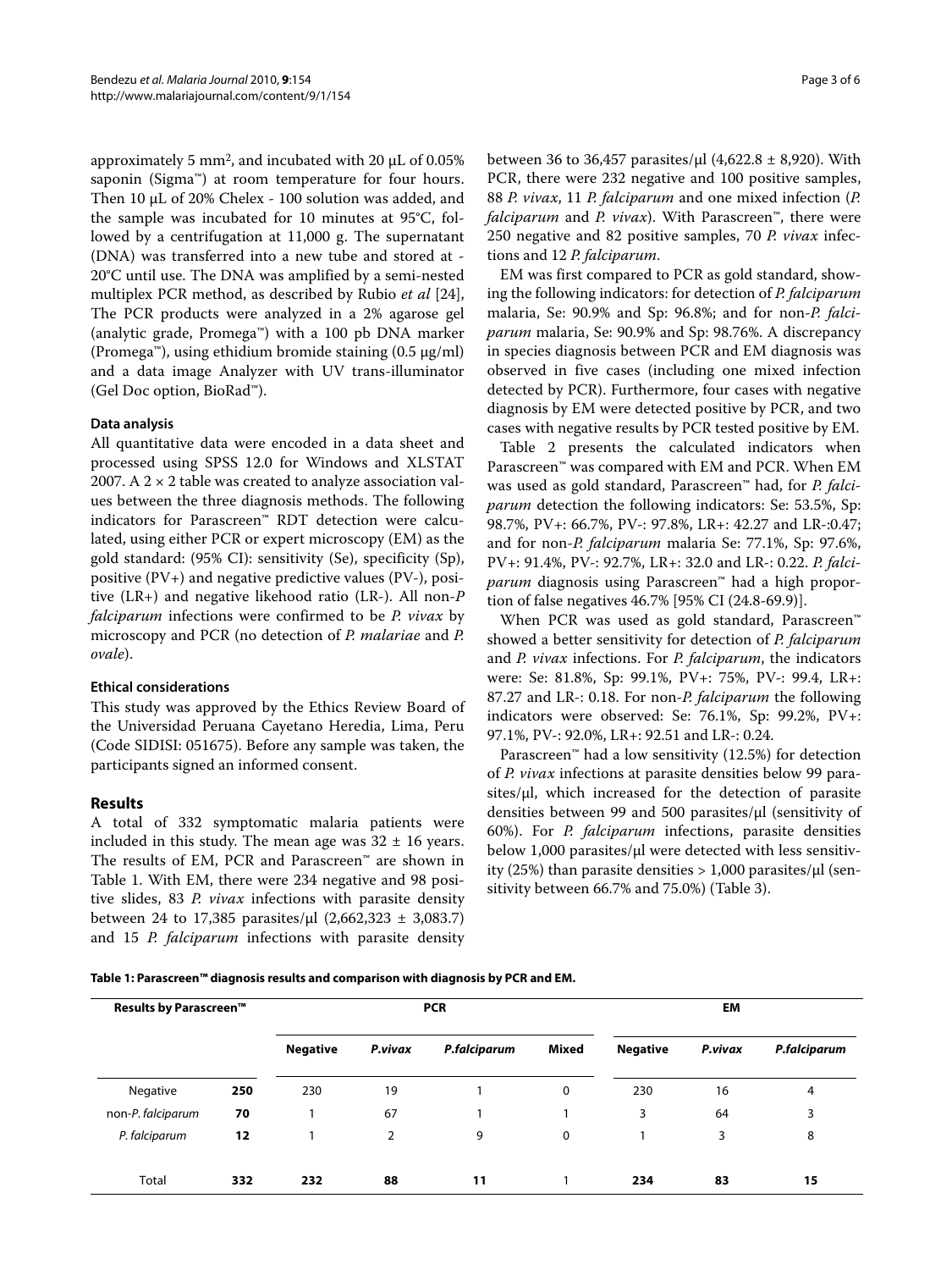| gold standard | Results by Parascreen <sup>™</sup> |                            |                                   |                            |                             |                      |                      |  |
|---------------|------------------------------------|----------------------------|-----------------------------------|----------------------------|-----------------------------|----------------------|----------------------|--|
|               | Plasmodium<br><b>Species</b>       | Sensitivity<br>[%(95%Cl)]a | <b>Specificity</b><br>[% (95%CI)] | <b>PPVb</b><br>[% (95%CI)] | <b>PPNc</b><br>[% (95% CI)] | Likehood ratio       |                      |  |
|               |                                    |                            |                                   |                            |                             | <b>Positive test</b> | <b>Negative test</b> |  |
| EM            | non-P. falciparum                  | 77.1<br>$(67.0 - 84.4)$    | 97.6<br>$(94.8 - 98.9)$           | 91.4<br>$(82.5 - 96.0)$    | 92.7<br>$(89.0 - 95.3)$     | 32                   | 0.22                 |  |
|               | P. falciparum                      | 53.5<br>$(30.1 - 75.2)$    | 98.7<br>$(96.8 - 99.5)$           | 66.7<br>$(39.1 - 86.2)$    | 97.8<br>$(95.6 - 98.9)$     | 42.27                | 0.47                 |  |
| <b>PCR</b>    | non-P. falciparum                  | 76.1<br>$(66.3 - 83.8)$    | 99.2<br>$(97.0 - 99.8)$           | 97.1<br>$(90.0 - 99.2)$    | 92<br>$(88.1 - 94.7)$       | 92.51                | 0.24                 |  |
|               | P. falciparum                      | 81.8<br>$(52.3 - 94.9)$    | 99.1<br>$(97.3 - 99.7)$           | 75<br>$(46.8 - 91.1)$      | 99.4<br>$(97.7 - 99.8)$     | 87.27                | 0.18                 |  |

**Table 2: Comparative indicators of Parascreen™, when using PCR and EM as gold standards.**

a.- Confidence interval at 95%.

b.- Positive predictive value.

c.- Negative predictive value.

# **Discussion**

This study, conducted in Iquitos, Department of Loreto, showed an unacceptable performance of Parascreen™ for malaria diagnosis under the field conditions found in the Peruvian Amazon. Even though the RDT was of simple training and use for the local health staff, it showed variable indicators when compared with EM and PCR, depending on the *Plasmodium* species (*P. vivax* or *P. falciparum*) and parasitaemia of the infections.

In this study, Parascreen™ sensitivity for malaria infection was lower than the 100% sensitivity obtained in a validity assessment done by Zephyr Biomedical System [[23\]](#page-5-12). In studies performed in Kenya [\[19](#page-5-9)] and India [[21](#page-5-10)]

the sensitivity values were 94.0% and 96.3% respectively. A study carried out in Ethiopia [[20\]](#page-5-14) describes similar results to the ones obtained in this study. In comparison with other RDTs, Parascreen™ sensitivity for *P. falciparum* infection was lower than that obtained with Opti-MAL™ which detects *Plasmodium* lactate deshydrogenase. HRP2-based RDTs such as Parascreen™ have also been evaluated in various studies in South American countries [\[25](#page-5-15)[-28](#page-5-16)]. The sensitivity and specificity for *P. falciparum* and *P. vivax* infections observed in this study were better than those reported with AMRAD fast test ICT  $Pf/P$  v in Peru [\[6](#page-4-6)], and similar to those obtained with Binax NOW™ fast test ICT *P.f/P.v* in

|  | Table 3: Parascreen™ sensitivity, PPV and False-negative proportion at different parasitaemia determined by expert microscopy. |  |
|--|--------------------------------------------------------------------------------------------------------------------------------|--|
|--|--------------------------------------------------------------------------------------------------------------------------------|--|

| Parascreen™   | <b>Parasite</b><br>density<br>(parasites/ul) | N<br>(Number of samples) | <b>Sensitivity</b><br>[% (95% CI)] | <b>PPV</b><br>[% (95%CI)] | <b>False - negative</b><br>proportion<br>[% (95% CI)] |
|---------------|----------------------------------------------|--------------------------|------------------------------------|---------------------------|-------------------------------------------------------|
| P. vivax      |                                              |                          |                                    |                           |                                                       |
|               | $1-99$                                       | 8                        | $12.5(2.2 - 47.1)$                 | 100                       | 87.5 (52.9-97.8)                                      |
|               | 100-499                                      | 15                       | 60.0 (35.7-80.2)                   | 100                       | 40.0 (19.8-64.3)                                      |
|               | 500-999                                      | 13                       | 84.6 (57.8-95.7)                   | 100                       | 15.4 (4.3-42.2)                                       |
|               | 1,000-4,999                                  | 35                       | 91.4 (77.6-97.0)                   | 100                       | $8.6(3.0-22.4)$                                       |
|               | $+5,000$                                     | 12                       | 91.7 (64.6-98.5)                   | 100                       | $8.3(1.5-35.4)$                                       |
| P. falciparum |                                              |                          |                                    |                           |                                                       |
|               | 1-999                                        | 5                        | 25.0 (4.6-69.9)                    | 100                       | 75.0 (30.1-95.4)                                      |
|               | 1,000-1,999                                  | 3                        | 66.7 (20.8-93.9)                   | 100                       | 33.3 (6.1-79.2)                                       |
|               | 2,000-4,999                                  | 4                        | 75.0 (30.1-95.4)                   | 100                       | 25.0 (4.6-69.9)                                       |
|               | $+5,000$                                     | 3                        | 66.7 (20.8-93.9)                   | 100                       | 33.3 (6.1-79.2)                                       |

a,b.- Abbreviations as in Table 2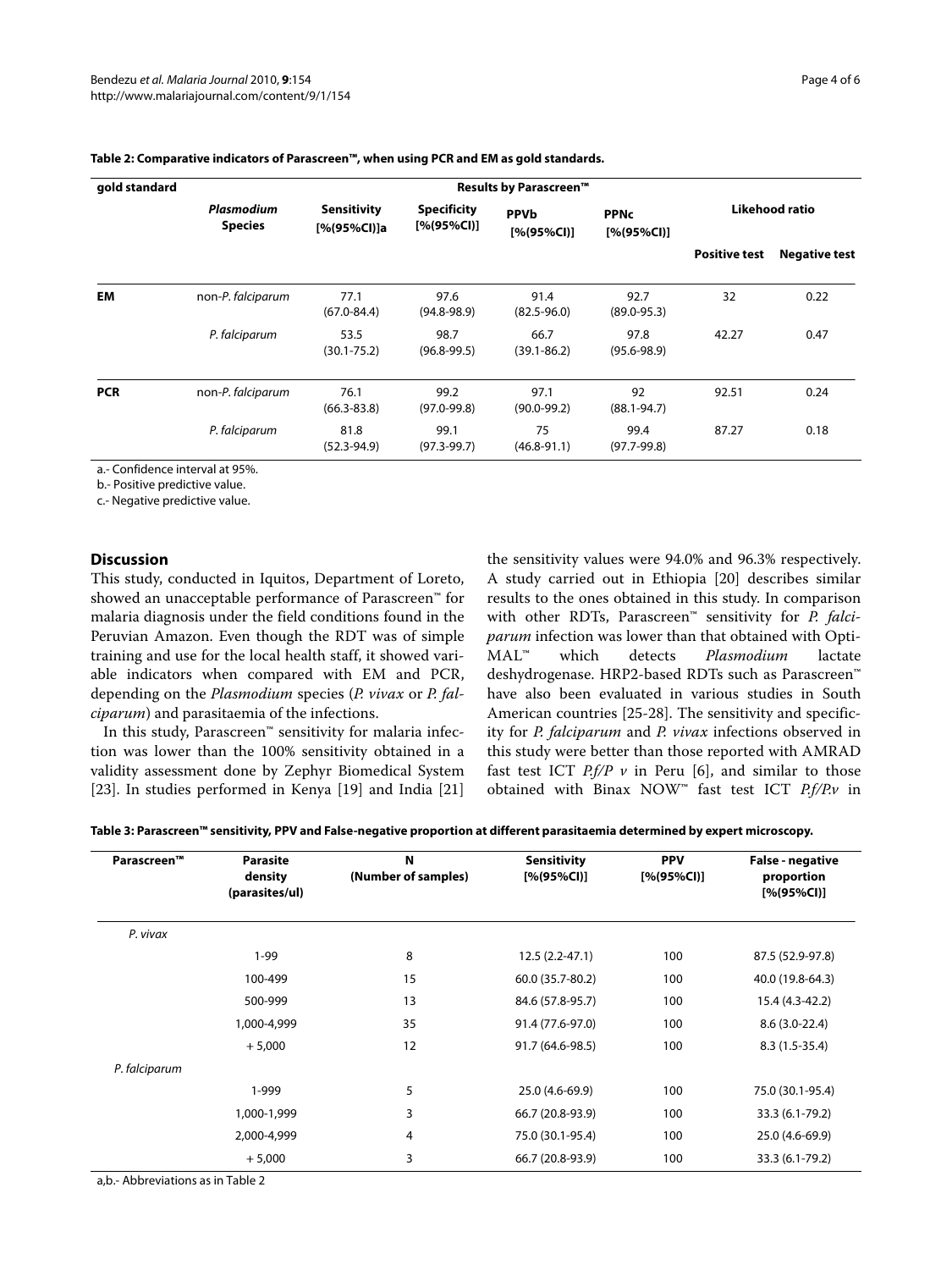Colombia, but lower than those observed with NOW-Malaria-ICT RDT in an evaluation study in Colombia [[18\]](#page-5-7) and in various other studies of OptiMAL IT [[6,](#page-4-6)[10,](#page-5-0)[11](#page-5-2)[,13](#page-5-3)[,26](#page-5-17)].

The likelihood ratio (Lr) is independent of the prevalence of the disease in the population, and can be used to determine the accuracy of positive or negative test results [[29\]](#page-5-18). In this study, high likelihood ratios of a positive test (Lr+), above 10, were found for *P. falciparum* and non-*P. falciparum* infections; confirming that patients with positive tests would have a high probability to be infected.

On the contrary, the observed likelihood ratios of a negative Parascreen<sup>™</sup> test (Lr-), with values above 0.1, indicated a high risk of error when excluding malaria diagnosis in patients with negative tests. Similar findings were found in an evaluation study of OptiMAL™ in febrile travelers returning from malaria endemic countries, especially with *P. falciparum* infections [\[30\]](#page-5-19).

More generally, it should be noted that PCR could be more relevant as a reference method for the evaluation of non-microscope procedures like RDTs [[8,](#page-4-4)[14,](#page-5-8)[31\]](#page-5-20), but the indicators still need to be considered with reference to EM, for inter-study comparisons.

RDTs generally achieve a sensitivity of > 90% at densities above 100 parasites per μL of blood, and the sensitivity decreases markedly below that level of parasite density.

The low number of *P. falciparum* infections in this study could explain the low Parascreen™ sensitivity for *P. falciparum* infections, as well as the sensitivity discrepancies when using EM and/or PCR as gold standards. Other possible factors, could consist in the genetic diversity of the parasite antigen HRP-2 [[32\]](#page-5-21), the existence of parasites that do not carry the *pfhrp2* gene in this region [\[17](#page-5-6),[33](#page-5-22)] and the lack of monoclonal antibodies specificity used by the RDT to detect the HRP- 2 antigen [\[34](#page-5-23)]. When this study was carried out in 2006, and this RDT chosen for validation, the existence of *P. falciparum* isolates lacking the *pfhrp2* gene in this region was still unknown and unpredictable, but now this recent discovery has to be taken into account when interpreting results of RDT evaluation studies in general.

# **Conclusions**

The present study showed that Parascreen™ sensitivity was comparable to EM and PCR at parasitaemia levels ≥100 parasites/μl in *P. vivax* infections and ≥1,000 parasites/μl for *P. falciparum* infections. In general, Parascreen™ sensitivity was low for *Plasmodium* infections, especially for fatal infections like *P. falciparum*. This RDT was not acceptable for malaria diagnosis under the field conditions found in the Peruvian Amazon, even though it was easy to learn and to use by the local health staff. The choice of a RDT for Amazonian countries such

as Peru, should consider the local malaria incidence and predominance of *Plasmodium* species, as well as the genetic characteristics of the parasites, especially the existence in this region of *P. falciparum* field isolates lacking the *pfhrp2* gene.

#### **Competing interests**

The authors declare that they have no competing interests.

#### **Authors' contributions**

AR, TG, ALL-C, JE and HG participated in designing the study. TG directed the field study. JB performed laboratory work. TG, AR and JB verified data. AR and JB analyzed data and participated in the manuscript preparation. DG was involved at all stages of this study and led the manuscript preparation. All authors have read and approved the final manuscript.

#### **Acknowledgements**

This study was supported by The Global Fund to fight AIDS, Tuberculosis and Malaria ™ through the - Organismo Andino de Salud - Convenio Hipolito Unanue' (Principal Recipient of the Multi-Country Malaria Project "Malaria control on the cross border areas of the Andean Region: A community based approach"-PAMAFRO), Grant Number MAA-305-G01-M; and by the Directorate General for Development Cooperation (DGCD) of the Belgian Government (framework agreement 02, 2003-2007), project 95501. DG is supported by DGCD (Framework Agreement 03, 2008-2010, project 910000) and U.S Public Health Service grant NIH/NIAID RO1 AI067727. Additional thanks to Dr. David Bell and Dr. Sandra Incardona for reviewing this manuscript.

#### **Author Details**

1Instituto de Medicina Tropical "Alexander Von Humboldt", Universidad Peruana Cayetano Heredia, AP 4314, Lima 100, Peru, 2Multi-Country Malaria Project "Malaria control on the cross border areas of the Andean Region: A community based approach"-PAMAFRO, Organismo Andino de Salud - Convenio Hipolito Unanue, Av. Paseo de la República 3832, Lima 27, Peru, 3Direccion Regional de Salud de Loreto, Ministerio de Salud del Peru, Avenida 28 De Julio, Punchana - Iquitos — Loreto, Peru and 4Departamento de Bioquímica, Biología Molecular y Farmacología, Facultad de Ciencias y Filosofía, Universidad Peruana Cayetano Heredia, AP 4314, Lima 100, Peru

#### Received: 28 February 2010 Accepted: 7 June 2010 Published: 7 June 2010

#### **References**

- <span id="page-4-0"></span>1. World Health Organization: World Malaria Report**.** Geneva 2009.
- <span id="page-4-1"></span>2. Ministerio de Salud: Boletin Epidemiologico**.** Lima 2008:18 [[http://](http://www.dge.gob.pe) [www.dge.gob.pe](http://www.dge.gob.pe)].
- <span id="page-4-2"></span>Arróspide N: Tratamiento Presuntivo de malaria por promotores de salud en comunidades periurbanas de Iquitos**.** Rev Peru Med Exp Salud Publica 2005, 22:241-242.
- <span id="page-4-3"></span>4. Durand S, Cesar R, Maria H, Cabezas C: Oportunidad en el diagnostico y tratamiento de la Malaria en comunidades periurbanas de la Amazonia Peruana**.** Rev Peru Med Exp Salud Publica 2005, 22:47-53.
- 5. Bell DR, Wilson DW, Martin LB: False-positive results of a Plasmodium falciparum histidine-rich protein 2-detecting malaria rapid diagnostic test due to high sensitivity in a community with fluctuating low parasite density**.** Am J Trop Med Hyg 2005, 73:199-203.
- <span id="page-4-6"></span>6. Cabezas C, Arróspide N, Marquiño W, Gutiérrez S, Álvarez E, Chuquipiondo J, Ruiz T: Evaluación del uso de una prueba rápida inmunocromatográfica en promotores de salud para el diagnóstico de la malaria en áreas rurales de la Amazonia peruana**.** Rev Peru Med Exp Salud Publica 2004, 21:4-11.
- <span id="page-4-7"></span>7. Moody A: Rapid diagnostic tests for malaria parasites**.** Clin Microbiol Rev 2002, 15:66-78.
- <span id="page-4-4"></span>8. Tham JM, Lee SH, Tan TM, Ting RC, Kara UA: Detection and species determination of malaria parasites by PCR: comparison with microscopy and with ParaSight-F and ICT malaria Pf tests in a clinical environment**.** J Clin Microbiol 1999, 37:1269-1273.
- <span id="page-4-5"></span>9. Kochar DK, Das A, Kochar SK, Saxena V, Sirohi P, Garg S, Kochar A, Khatri MP, Gupta V: Severe Plasmodium vivax malaria: a report on serial cases